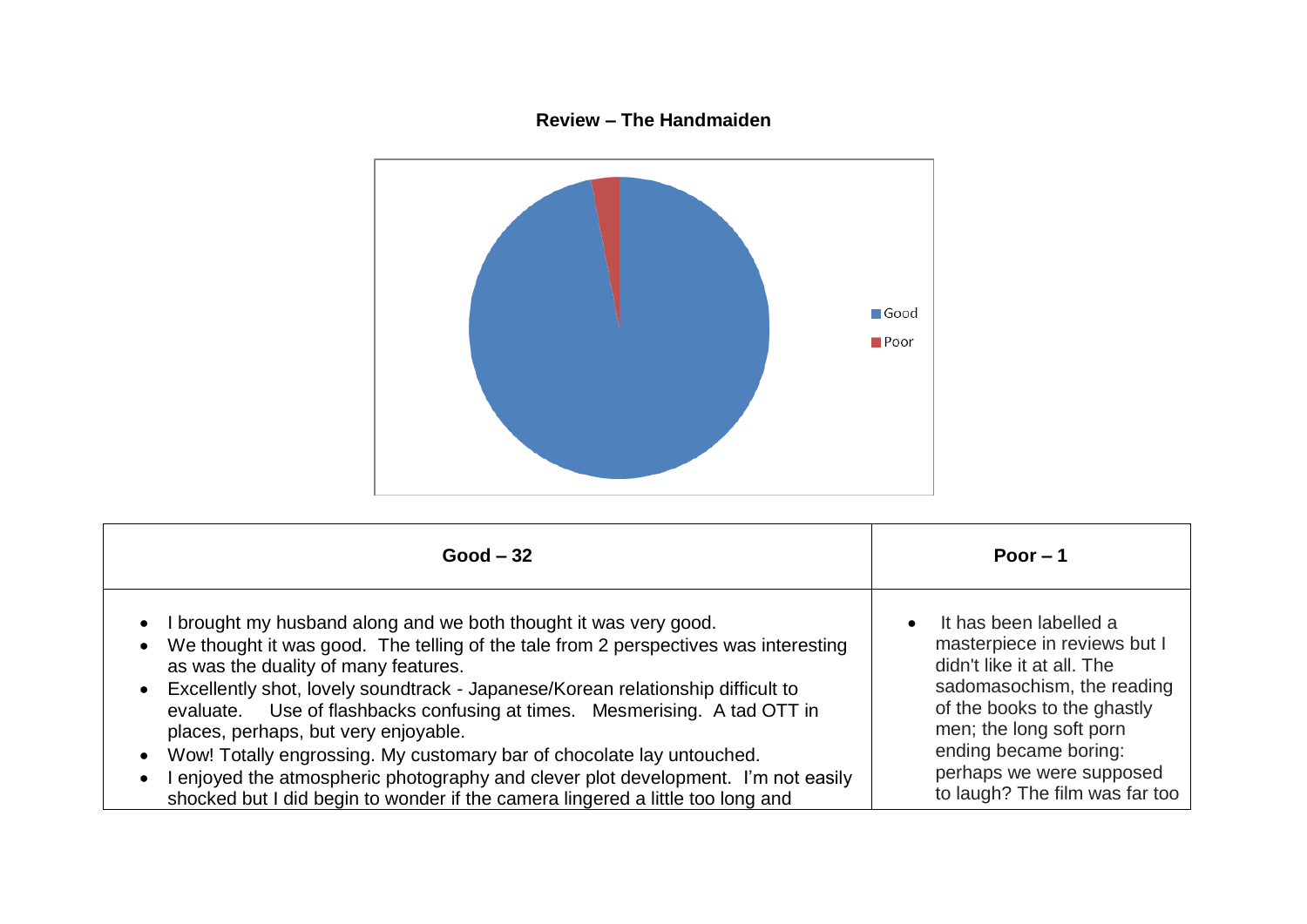gratuitously on some of the repeated sex scenes?

- A bit long but a very powerful film so never bored.
- Excellent. Deception and cruelty. Men came off badly but poor, little rich girl was no better. The Count gave her her freedom and all the money. Don't think she needed to hand him over to her insane uncle. Sookee the only character who we felt was sympathetic. Also felt some of the sex scenes were too long and pandered to the worst tastes of some in the international cinema audience.
- Very good. A gripping story, with many twists and turns, which kept you on your toes. All 3 of us enjoyed it immensely.
- Amusing double crossing everywhere! And the sex was so striking that I couldn't remember where I'd left the car.
- We all really enjoyed the twists and turns of this film- it had such a complicated plot, but explained it all really well, so you weren't left wondering how the two women had finally managed to be together. The explicit nature of the sexual scenes seemed appropriate to the nature of their relationship, and seemed to portray their feelings for each other, rather than being simply a gratuitous display of girl on girl action. This seemed appropriate when set against the background of the sexual fantasies of the perverted uncle and the cronies who attended the book readings. Altogether we really enjoyed it, so thanks for showing it. We're looking forward to what the rest of the (noticeably large!) audience thought of it !
- Brilliant movie. Not sure that the connection to the Fingersmith was that important. After the first hour and the first betrayal I thought the film was very good, by the end of the movie I thought it was amazing. I thought that the sex scenes had to be realistic to contrast with the creepiness of the men listening to erotic literature being read to them. I even thought that the subtitles worked well.
- An interesting film: very disturbing at times, such as the cruelty of the uncle. We saw the men enjoying the erotic, but stylised, readings and disapproved, yet we were voyeurs to the scenes between the two women. The versions of the events by the two women, gave a fuller picture of events. The film should have ended on the boat when the moustache was taken off – we knew then they would be together in future.
- I liked the way the story unfolded, with the double dealing. The pace was just right, even though it was a long film. The film highlighted the cruelty of the Japanese and

long. I couldn't feel sympathy with any of the characters. I think the Committee went over the top with this one. Never said this before. The best bit was the sliding doors.